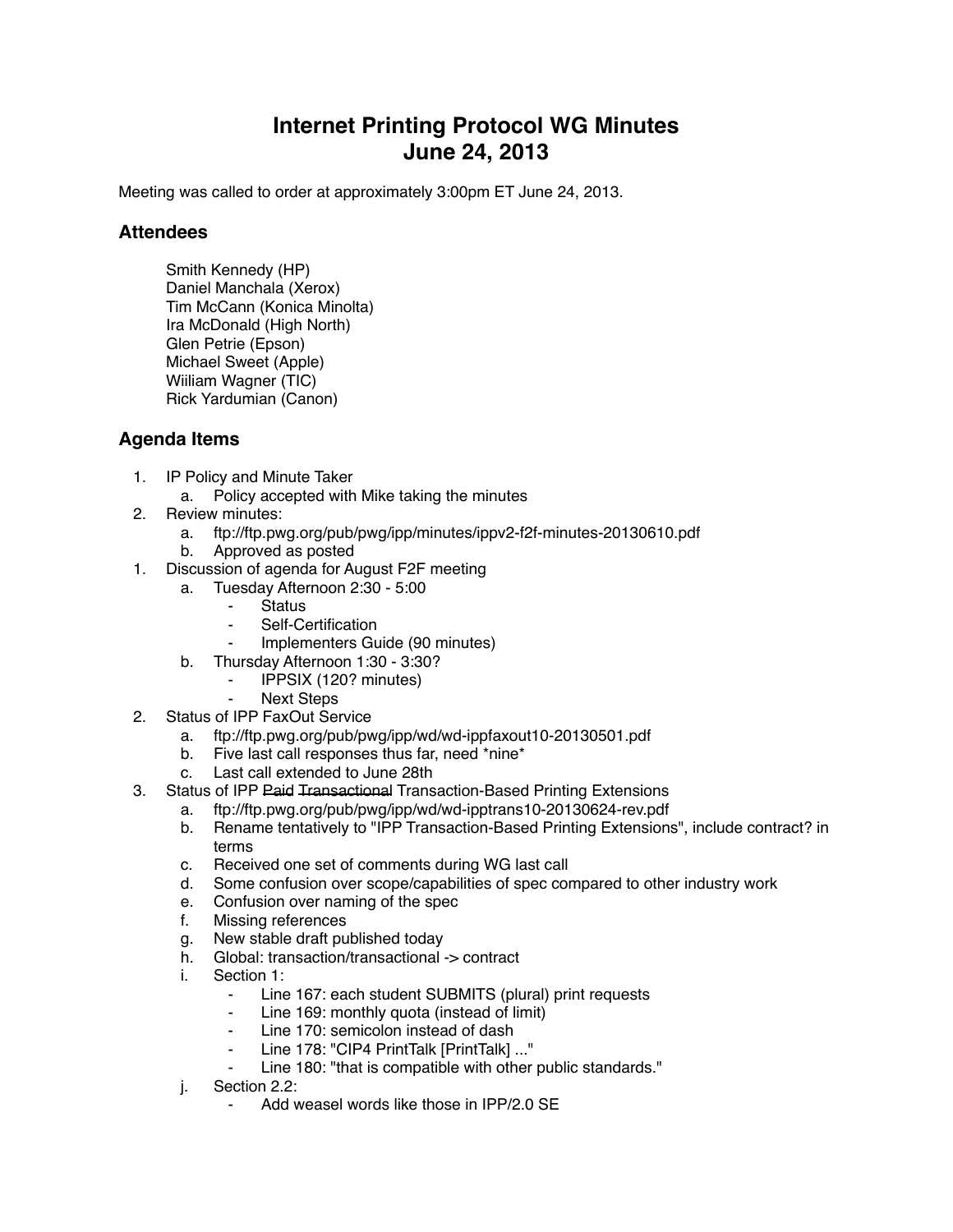- Line 213 (Quota-Based Printing): Italicize "Quota-Based Printing"
- Line 215 (Release Printing): "Printing where Jobs are submitted to the print service and hold until the User subsequently ..."
- Line 220 (Paid Imaging Services): "for a monetary fee."
- Line 223 (Transaction Printing): "where authorized Jobs"
- k. Section 3.4:
	- Line 327: "The actual methods of measurement and limit enforcement for Quota-Based Printing, and"
	- Add "The actual methods of multi-factor authentication for PIN and Release Printing, e.g. smart cards"
- l. Section 3.5: Fix first sentence
- m. Section 4:
	- ⁃ Line 364: Add reference to client-error-account-authorization-failed section
	- Figure 1:
		- ⁃ Fix title
		- Expand Transaction Service box:
			- **Authorization**
			- **Accounting**
			- **Management**
- n. Section 6.1.4:
	- Add reference to JPS3 for printer-icc-profiles
- o. Section 8.1: Drop from here, add to new finishings extensions spec
- p. Action: Mike to post initial draft of IPP FInishings Extensions (update of 5100.1)
- q. Action: Mike to issue PWG Last Call of IPP Transaction-Based Printing Extensions
- 4. IPP Shared Infrastructure Extensions (IPPSIX)
	- a. ftp://ftp.pwg.org/pub/pwg/ipp/wd/wd-ippsix10-20130328.pdf
	- b. Mike still working on update, for next concall
- 5. IPP Self-Certification
	- a. ftp://ftp.pwg.org/pub/pwg/ipp/wd/wd-ippselfcert10-20130501-rev.pdf
	- b. Mike still working on update, for next concall
- 6. IPP Best Practices
	- a. ftp://ftp.pwg.org/pub/pwg/ipp/wd/wd-ippbestp10-20130513-rev.pdf
	- b. Smith still working on update

## **Next Steps / Open Actions**

- Next IPP conference call are July 8 and July 22, 2013 at 3pm ET
- Continue discussing IPP Everywhere self-certification
- Continue reviewing IPP Best Practices
- Action: Mike to post initial draft of IPP FInishings Extensions (update of 5100.1)
- Action: Paul to post summary of finishing-template investigation to IPP WG list (PENDING)
- Action: Mike to issue PWG Last Call of IPP Transaction-Based Printing Extensions
- Action: Mike to extend IPP FaxOut Service Last Call to June 28 (DONE)
- Action: Mike to change IPP Manager to IPP Proxy in IPPSIX (ONGOING)
- Action: Mike to add finishing-template-supported (1setOf name(MAX)) Printer attribute to IANA registry (PENDING)
- Action: Ira to capture job terminating state wording from IPP FaxOut for SM FaxIn (PENDING)
- Action: Mike to setup certification mailing list on new server (PENDING)
- Action: Ira to update milestones and add new documents to IPP WG charter (PENDING)
- Action: Ira/Bill to submit technical errata to RFC 3805 to replace CR with CR + LF to be consistent with 5198 and others (PENDING)
- Action: Ira and Mike to review 5100.x specs to remove action items, fix boilerplate copyright text in early specs, fix header/footer/document titles as needed, and fix normative references to